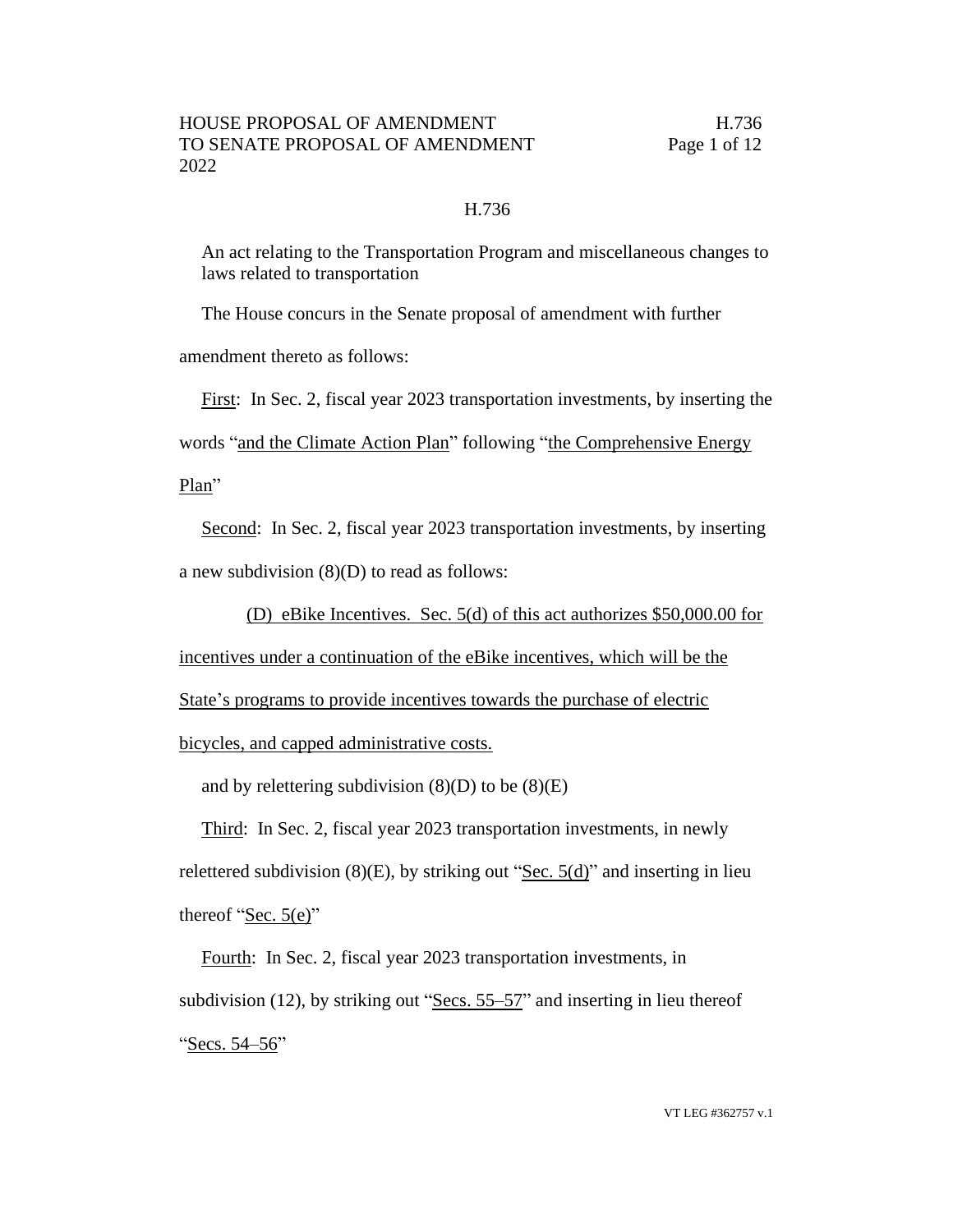Fifth: In Sec. 5, vehicle incentive programs, by inserting a new subsection (d) to read as follows:

(d) eBike Incentives. The Agency is authorized to spend up to \$50,000.00 as appropriated in the fiscal year 2023 budget on a continuation of the eBike incentives as established in 2021 Acts and Resolves No. 55, Sec. 28.

and by relettering the remaining subsections to be alphabetically correct

Sixth: In Sec. 5, vehicle incentive programs, in newly relettered subsection

(f), by striking out "(a)–(c)" and inserting in lieu thereof "(a)–(d)"

Seventh: In Sec. 5, vehicle incentive programs, in newly relettered subsection (h), by striking out the word "and" preceding the words "Replace Your Ride", by inserting ", and eBike incentives" following the words "Replace Your Ride", and by striking out "subsection (e)" and inserting in lieu thereof "subsection (f)"

Eighth: In Sec. 7, Vermont Association of Snow Travelers (VAST) authorizations, in subsection (a), by striking out ", through the Department of Motor Vehicles," following "The Agency of Transportation"

Ninth: By striking out Sec. 13, town highway structures and town highway class 2 roadway, in its entirety and inserting in lieu thereof the following: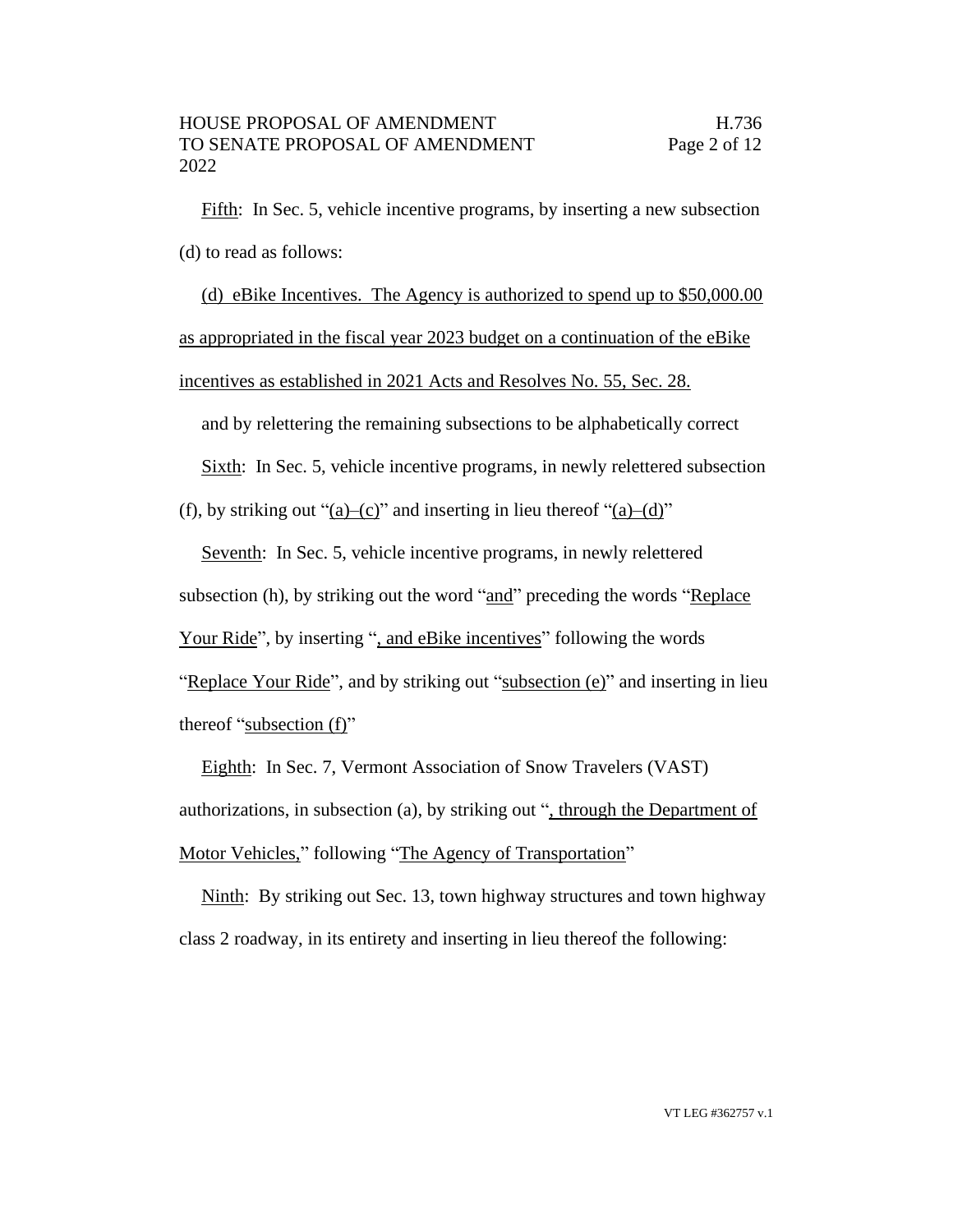# Sec. 13. TOWN HIGHWAY STRUCTURES

## Within the Agency of Transportation's Proposed Fiscal Year 2023

Transportation Program for Town Highway Structures, authorized spending is

amended as follows:

| FY23             | As Proposed | As Amended | Change  |
|------------------|-------------|------------|---------|
| Grants           | 6,333,500   | 7,200,000  | 866,500 |
| Total            | 6,333,500   | 7,200,000  | 866,500 |
| Sources of funds |             |            |         |
| State            | 6,333,500   | 7,200,000  | 866,500 |
| Total            | 6,333,500   | 7,200,000  | 866,500 |

Sec. 13a. TOWN HIGHWAY CLASS 2 ROADWAY

Within the Agency of Transportation's Proposed Fiscal Year 2023

Transportation Program for Town Highway Class 2 Roadway, authorized

spending is amended as follows:

| <b>FY23</b>      | As Proposed | As Amended | Change  |
|------------------|-------------|------------|---------|
| <b>Grants</b>    | 7,648,750   | 8,600,000  | 951,250 |
| Total            | 7,648,750   | 8,600,000  | 951,250 |
| Sources of funds |             |            |         |
| State            | 7,648,750   | 8,600,000  | 951,250 |
| Total            | 7,648,750   | 8,600,000  | 951,250 |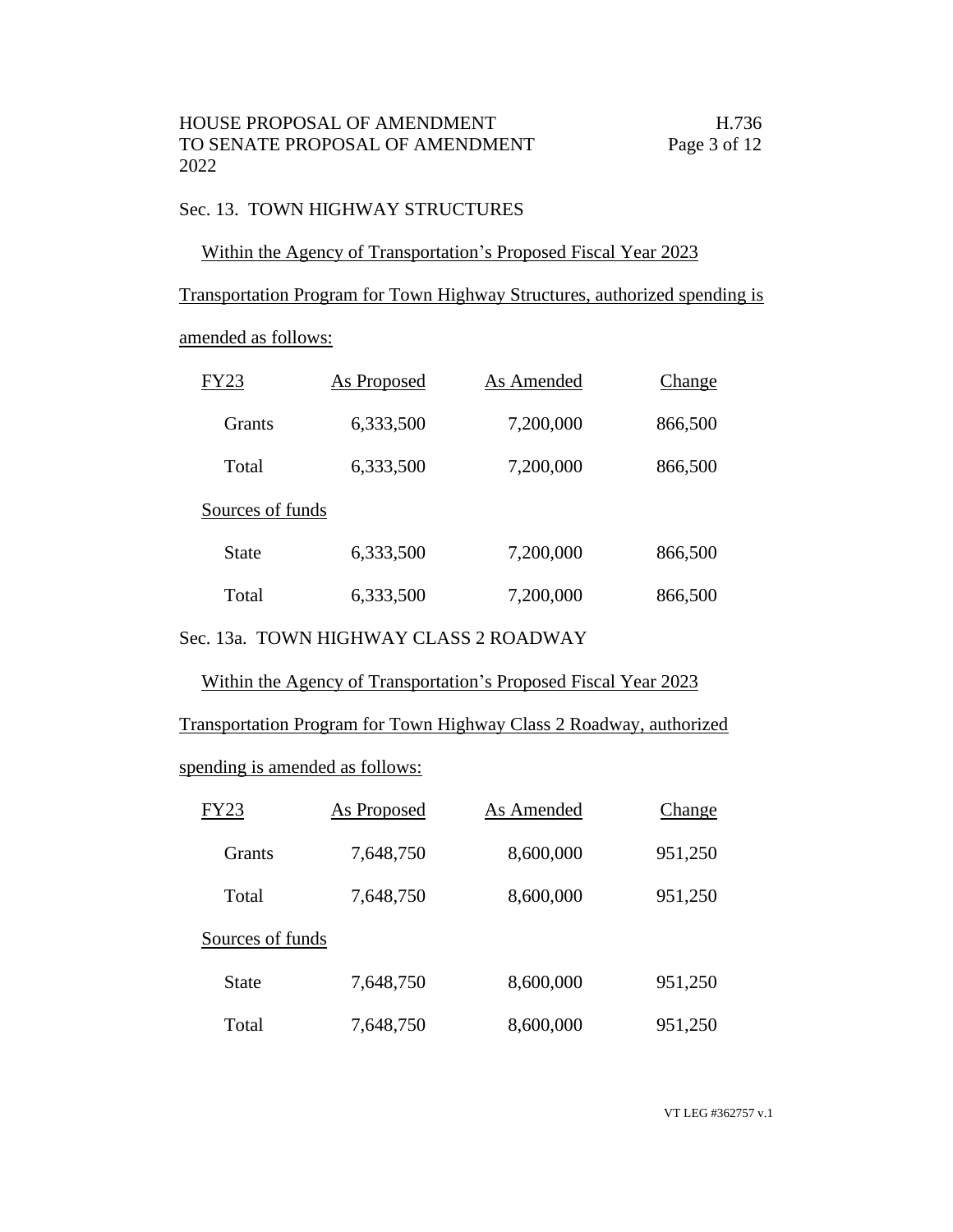## Sec. 13b. HIGHWAY MAINTENANCE

## (a) Within the Agency of Transportation's Proposed Fiscal Year 2023

Transportation Program for Maintenance, authorized spending is amended as

## follows:

| FY23             | As Proposed | As Amended  | Change       |
|------------------|-------------|-------------|--------------|
| Person. Svcs.    | 44,709,478  | 44,709,478  | 0            |
| Operat. Exp.     | 61,554,303  | 59,736,553  | $-1,817,750$ |
| Total            | 106,263,781 | 104,446,031 | $-1,817,750$ |
| Sources of funds |             |             |              |
| State            | 105,517,966 | 103,700,216 | $-1,817,750$ |
| Federal          | 645,815     | 645,815     | 0            |
| Inter Unit       | 100,000     | 100,000     | 0            |
| Total            | 106,263,781 | 104,446,031 | $-1,817,750$ |

(b) Restoring the fiscal year 2023 Maintenance Program appropriation and authorization to the level included in the Agency of Transportation's Proposed Fiscal Year 2023 Transportation Program shall be the Agency's top priority if there is unexpended State fiscal year 2022 appropriations of Transportation Fund Monies. Accordingly:

(1) At the close of State fiscal year 2022, an amount up to \$1,817,750.00 of any unencumbered Transportation Fund monies appropriated in 2021 Acts and Resolves No. 74, Secs. B.900–B.922, as amended by 2022 Acts and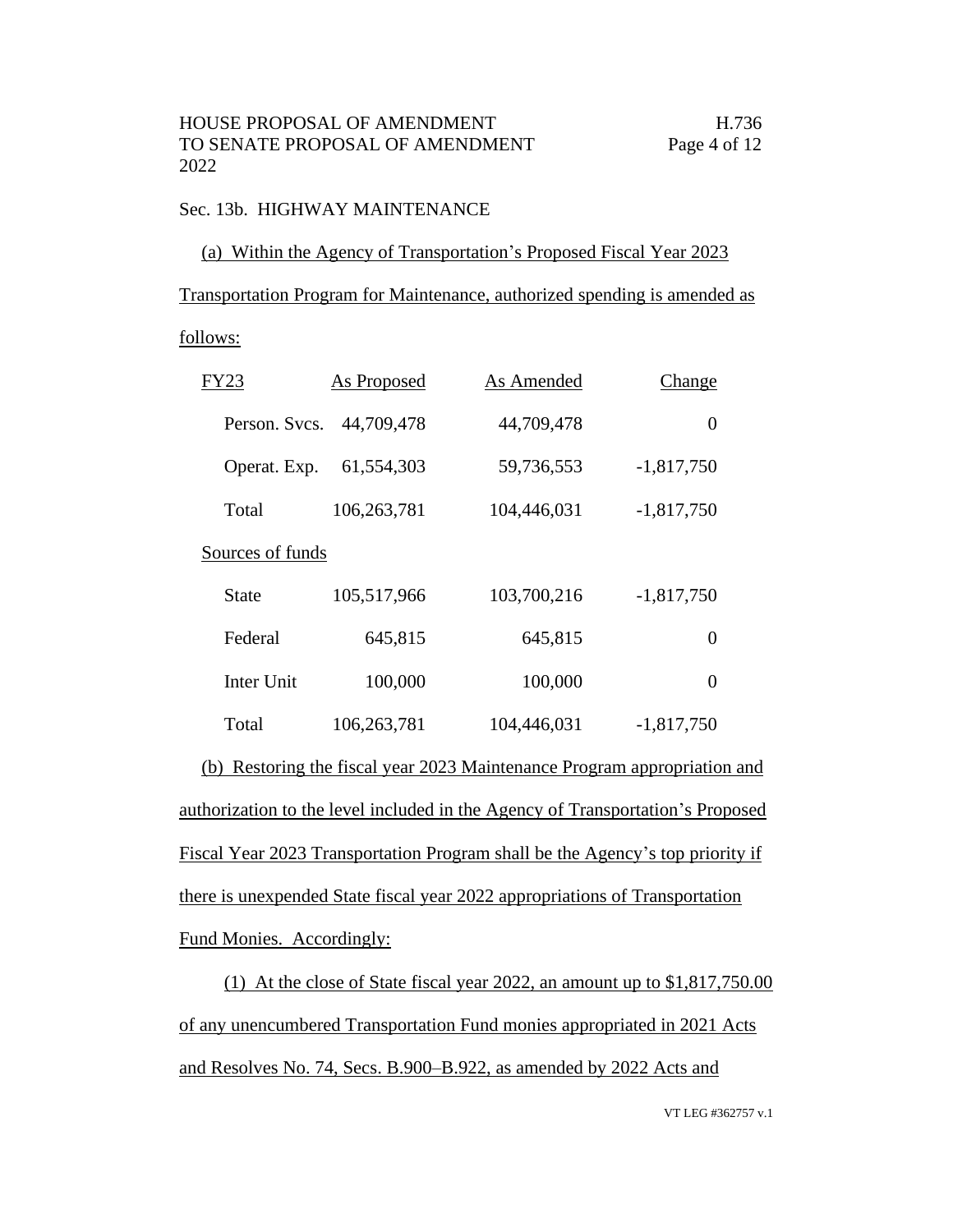Resolves No. 83, Secs. 41–45, that would otherwise be authorized to carry forward is reappropriated for the Agency of Transportation's Proposed Fiscal Year 2023 Transportation Program for Maintenance 30 days after the Agency sends written notification of the request for the unencumbered Transportation Fund monies to be reappropriated to the Joint Transportation Oversight Committee, provided that the Joint Transportation Oversight Committee does not send written objection to the Agency.

(2) If any unencumbered Transportation Fund monies are reappropriated pursuant to subdivision (1) of this subsection, then, within the Agency of Transportation's Proposed Fiscal Year 2023 Transportation Program for Maintenance, authorized spending is further amended to increase operating expenses by not more than \$1,817,750.00 in Transportation Fund monies.

(3) Notwithstanding subdivisions (1) and (2) of this subsection, the Agency may request further amendments to the Agency of Transportation's Proposed Fiscal Year 2023 Transportation Program for Maintenance through the State fiscal year budget adjustment act.

Tenth: In Sec. 16, one-time public transit monies, by striking out subsection (c) in its entirety and inserting in lieu thereof the following:

(c) Implementation. The Agency of Transportation shall, in its sole discretion, distribute the authorization in subsection (b) of this section to transit agencies in the State that are eligible to receive grant funds pursuant to 49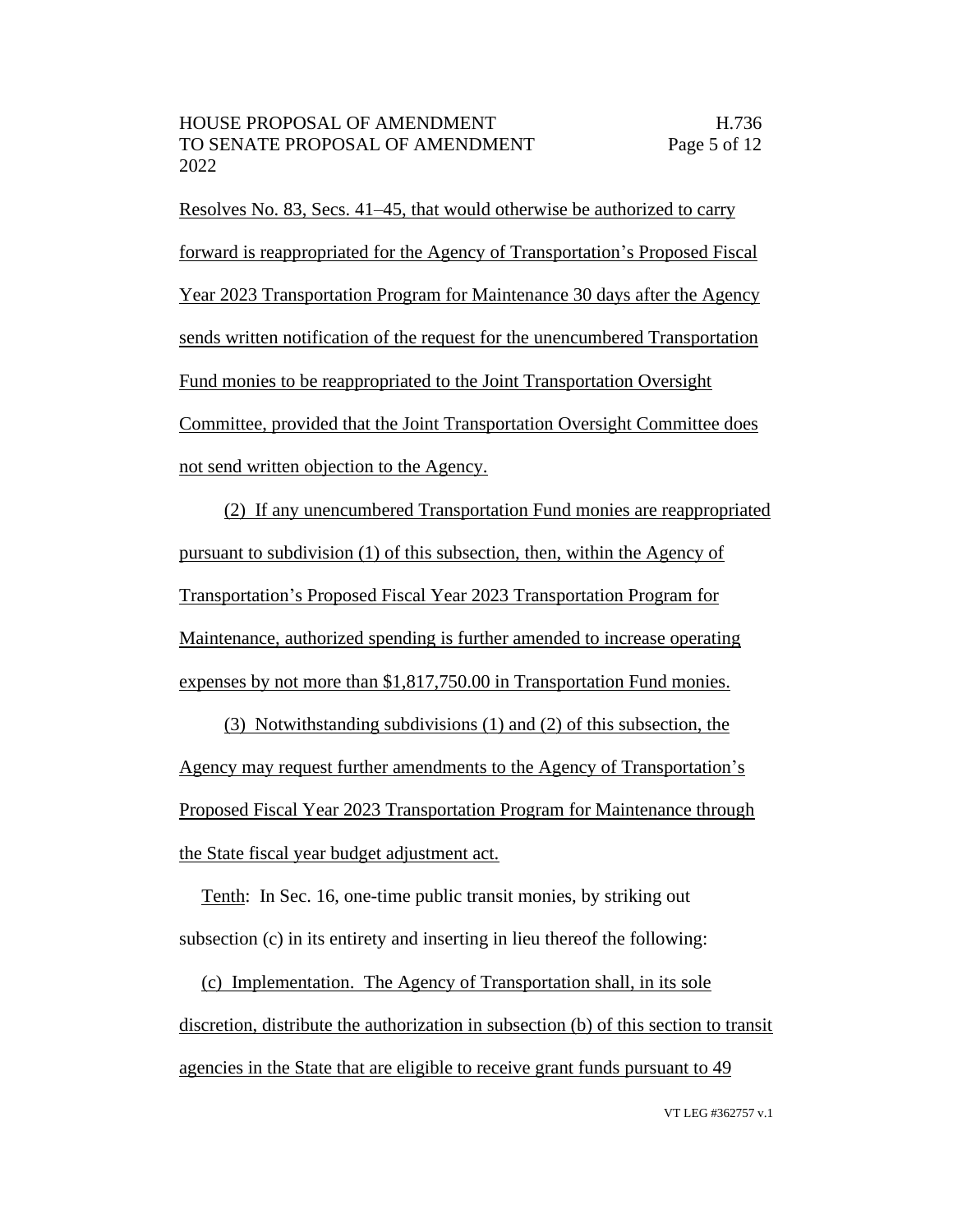U.S.C. § 5307 or 5311, or both. The authorization shall, as practicable and in the sole discretion of the transit agencies in the State, only be used for the following during fiscal year 2023:

(1) operate routes other than commuter and LINK Express on a zerofare basis; and

(2) provide service at pre-COVID-19 levels.

Eleventh: By striking out Sec 17, Burlington International Airport Study Committee; report, and its corresponding reader assistance heading in their entireties and inserting in lieu thereof the following:

\* \* \* Burlington International Airport Working Group; Report \* \* \*

Sec. 17. BURLINGTON INTERNATIONAL AIRPORT WORKING

GROUP; REPORT

(a) Creation. There is created the Burlington International Airport Working Group (Working Group) to discuss current issues of regional concern at the Burlington International Airport (Airport).

(b) Membership. The Working Group shall be composed of the following facilitator and six members:

(1) the Secretary of Transportation or designee, who shall be the facilitator of the Working Group, but shall not be considered a member of the Working Group;

(2) one member designated by the city council of the City of Burlington;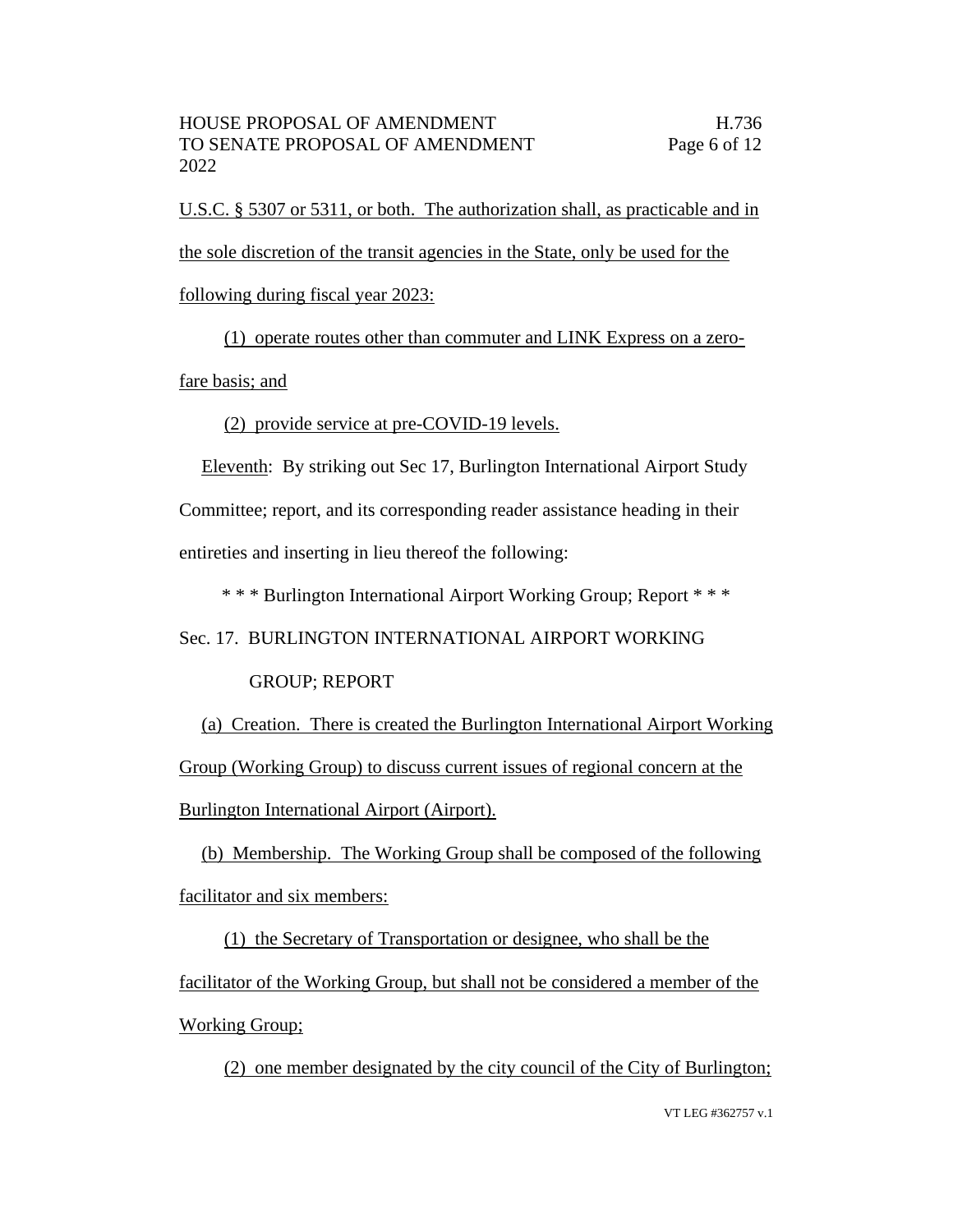(3) one member to represent Airport leadership designated by the mayor of the City of Burlington;

(4) one member to represent the general aviation organizations at the

Airport designated by the mayor of the City of Burlington;

(5) one member designated by the city council of the City of South

Burlington;

(6) one member designated by the city council, inclusive of the mayor

and deputy mayor, of the City of Winooski; and

(7) the Director of the Chittenden County Regional Planning

Commission or designee, who shall be a member of the Working Group.

(c) Duties. The Working Group shall:

(1) review prior reports and recommendations prepared on the

governance structure of the Airport, including the January 1, 2020

memorandum from Eileen Blackwood, Burlington City Attorney to Mayor

Miro Weinberger and the City Council regarding Burlington International

Airport and Regional Governance Questions; the June 10, 2013 Burlington

International Airport, Airport Strategic Planning Committee

Recommendations; and the December 1985 Final Report of the Burlington

Airport Study Group;

(2) discuss current issues of regional concern regarding the Airport;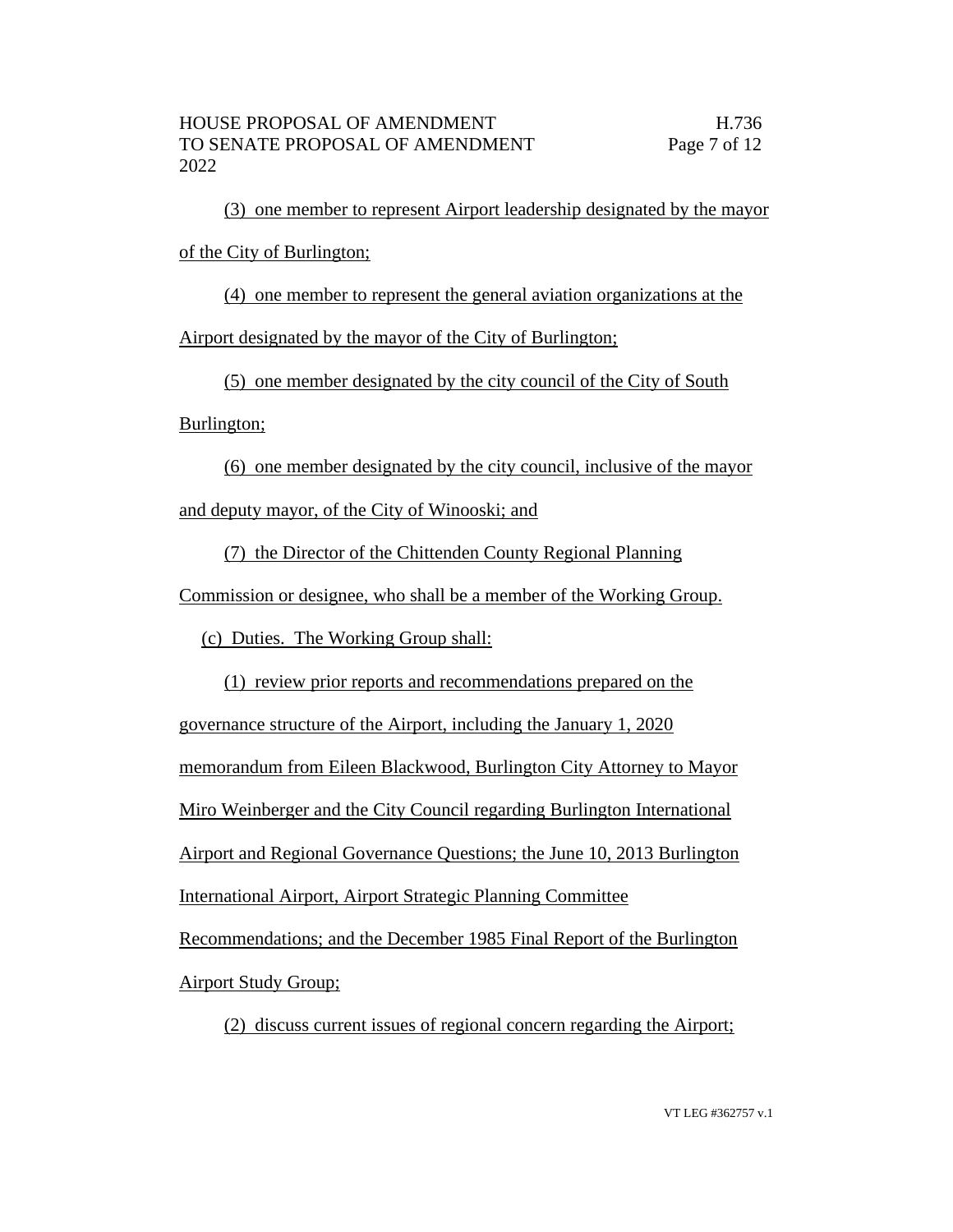(3) explore opportunities for regional collaboration regarding the

Airport;

(4) analyze what actions could address any issues of regional concern

regarding the Airport; and

(5) prepare a report, based on the determination of the members of the

Working Group, that:

(A) summarizes any current issues of regional concern regarding the Airport;

(B) identifies and discusses any opportunities for regional

collaboration regarding the Airport; and

(C) identifies and discusses any actions that could address any issues of regional concern regarding the Airport.

(d) Report. On or before January 15, 2023, the Secretary of Transportation or designee shall submit the written report of the Working Group to the House and Senate Committees on Transportation.

(e) Meetings.

(1) The Secretary of Transportation or designee shall call the first meeting of the Working Group to occur on or before September 30, 2022.

(2) The Working Group shall only meet if a majority of the membership is present.

(3) The Working Group shall cease to exist on July 1, 2023.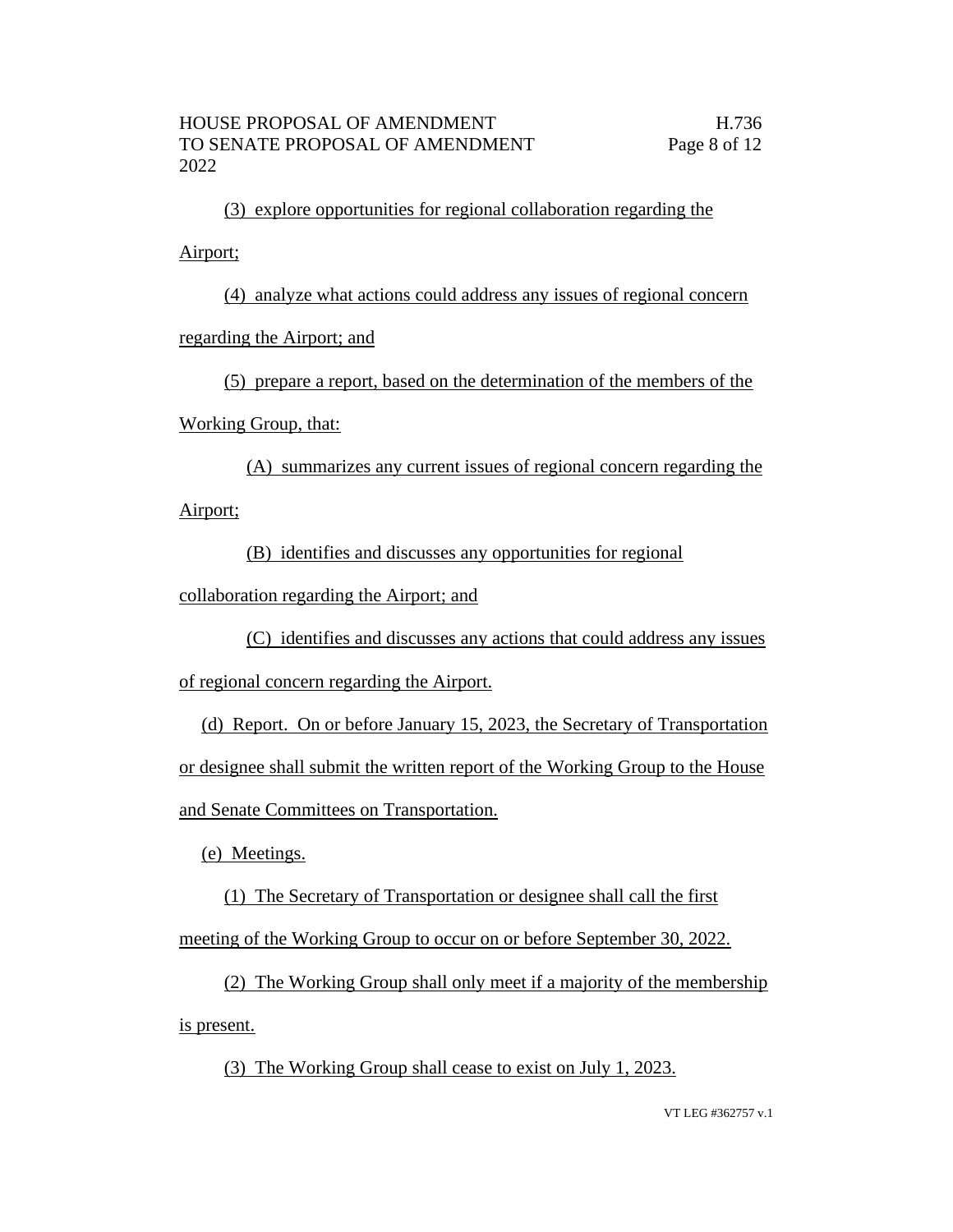Twelfth: By inserting a new section to be Sec. 59a and its reader assistance heading to read as follows:

\* \* \* Relinquishment of Vermont Route 36 in the Town of St. Albans \* \* \* Sec. 59a. RELINQUISHMENT OF VERMONT ROUTE 36 IN THE TOWN OF ST. ALBANS

(a) Pursuant to 19 V.S.A. § 15(a)(2), the General Assembly approves the Secretary of Transportation to enter into an agreement with the Town of St. Albans to relinquish to the Town's jurisdiction a segment of the State highway in the Town of St. Albans known as Vermont Route 36. The authority shall expire on June 30, 2032. The segment authorized to be relinquished begins at the 0.000 mile marker, just east of the "Black Bridge" (B2), and continues 14,963 feet (approximately 2.834 miles) easterly to mile marker 2.834, where Vermont Route 36 meets the boundary of the City of St. Albans, and includes the 0.106 mile westbound section of Vermont Route 36 and approaches at the entrance to the St. Albans Bay Town Park.

(b) Following relinquishment, control of the segment of highway shall be under the jurisdiction of the Town of St. Albans, but the Town shall not own any of the land or easements within the highway right-of-way.

(c) The Town of St. Albans shall not sell or abandon any portion of the relinquished segment or allow any encroachments within the relinquished segment without written permission of the Secretary of Transportation.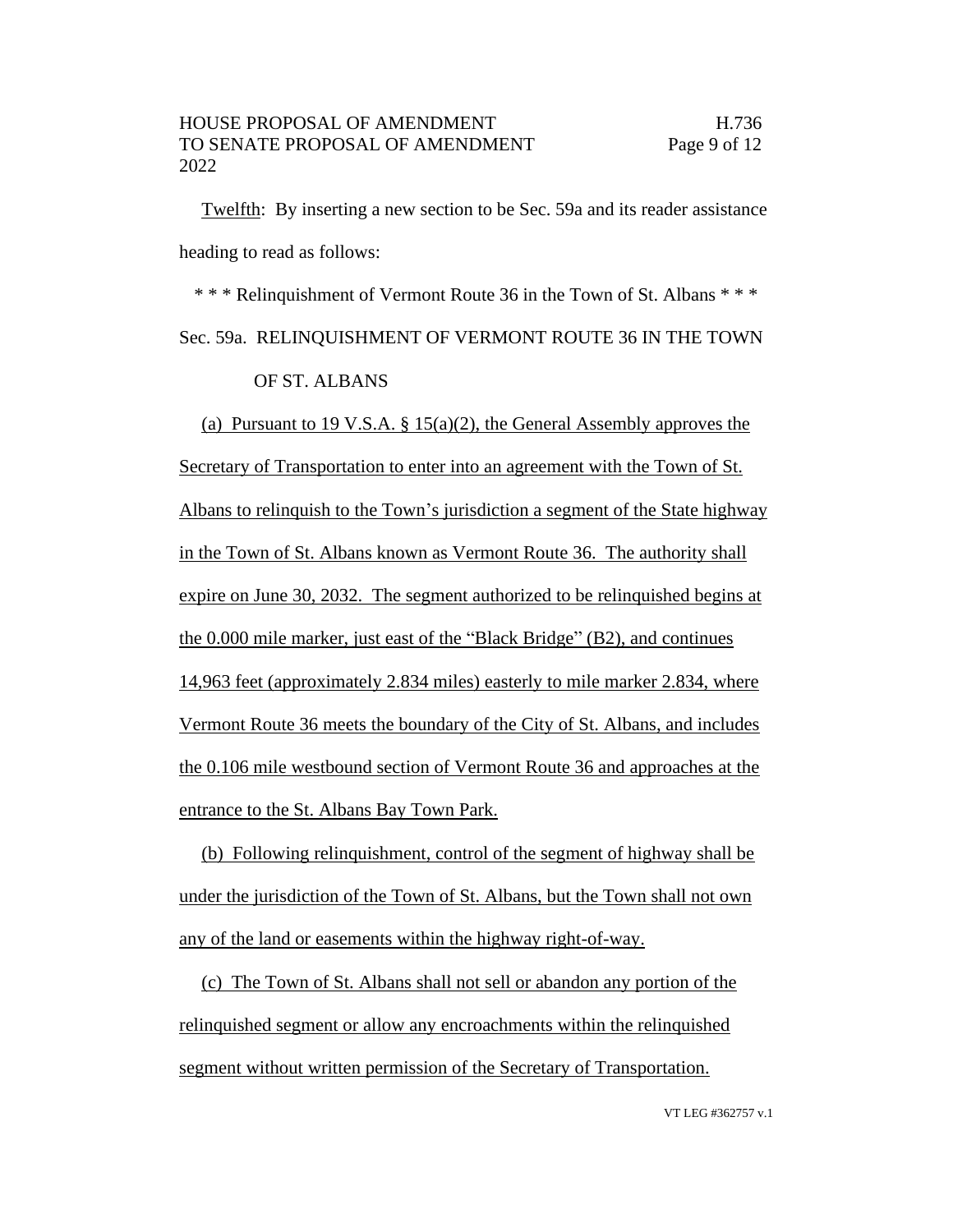Thirteenth: By striking out Secs. 63, 24 V.S.A. § 4413(i), and 64, effective dates, and their reader assistance headings in their entireties and inserting in lieu thereof the following:

\* \* \* Transportation Network Companies (TNC);

Preemption; Sunset Extension; Report \* \* \*

Sec. 63. 23 V.S.A. § 754 is amended to read:

§ 754. PREEMPTION; SAVINGS CLAUSE

(a) Municipal ordinances, resolutions, or bylaws regulating transportation network companies are preempted to the extent they are inconsistent with the provisions of this chapter.

(b) Subsection (a) of this section shall not apply to a municipal ordinance, resolution, or bylaw regulating transportation network companies adopted by a municipality with a population of more than 35,000 residents based on the 2010 census and in effect on July 1, 2017. This subsection shall be repealed on July 1, 2022 2025.

Sec. 64. TRANSPORTATION NETWORK COMPANIES (TNC) REPORT

(a) The Commissioner of Motor Vehicles, in consultation with the City of Burlington; the Vermont League of Cities and Towns; and transportation network companies (TNCs), as defined in 23 V.S.A. § 750(a)(4), doing business in Vermont, shall file a written report with recommendations on how, if at all, to amend 23 V.S.A. § 754 and, as applicable, 23 V.S.A. chapter 10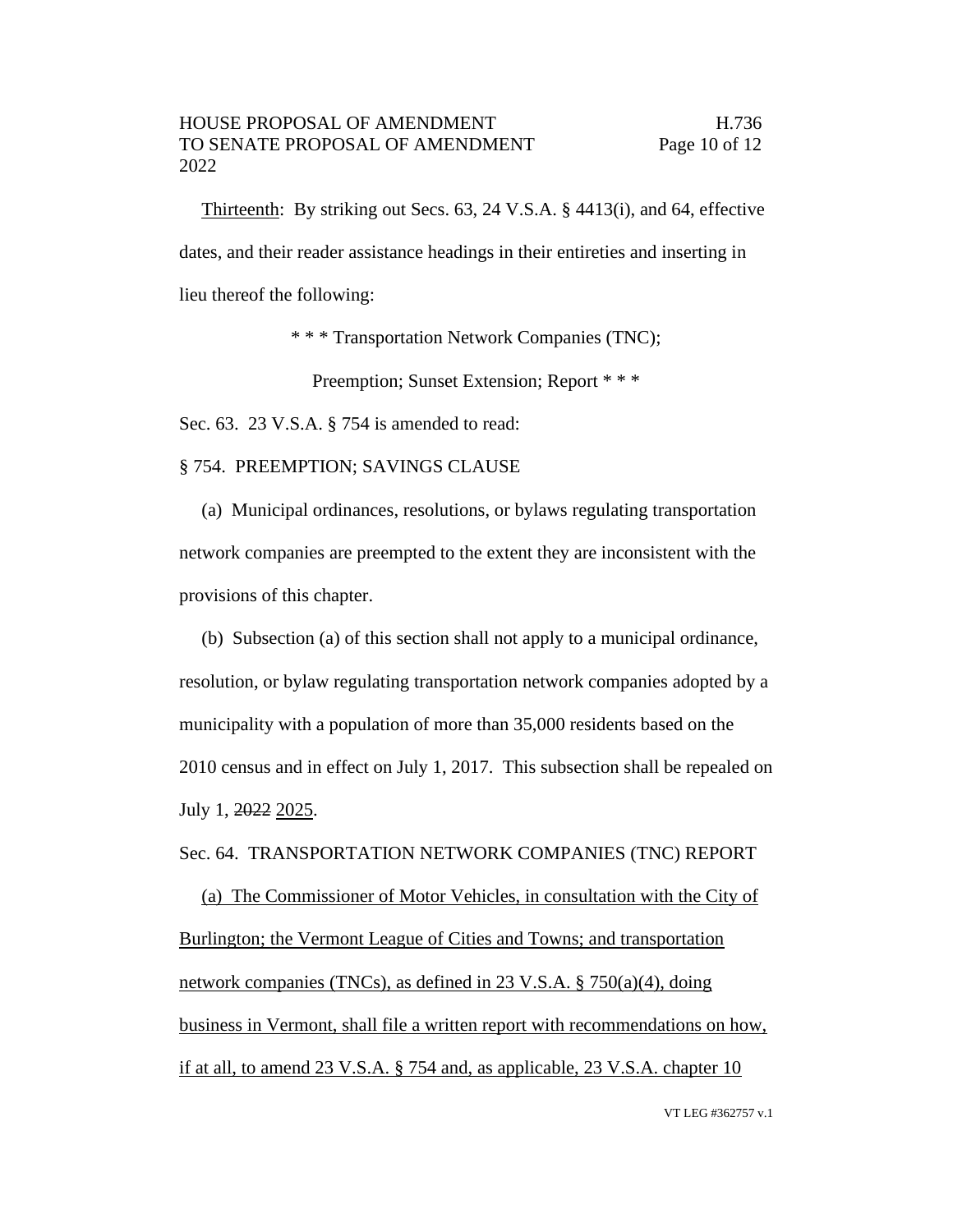with the House Committees on Commerce and Economic Development, on Judiciary, and on Transportation and the Senate Committees on Finance, on Judiciary, and on Transportation on or before March 15, 2024.

(b) In preparing the report, the Commissioner of Motor Vehicles shall review the following related to TNCs:

(1) changes in ridership and consumer practices for calendar years 2018 to 2023, including market penetration across the State;

(2) the results of and process for audits conducted on a State or

municipal level;

(3) an analysis prepared by the City of Burlington and TNCs of the

differences between the State's regulatory scheme and the City of Burlington's

regulatory scheme, including whether allowing those inconsistencies is or will

be detrimental or beneficial to any of the following: the State, the traveling

public, TNCs, the City of Burlington, or other municipalities; and

(4) significant regulatory changes on a national level.

\* \* \* Effective Dates \* \* \*

Sec. 65. EFFECTIVE DATES

(a) This section and Secs. 57 (amendment to sunset of 32 V.S.A. § 604), 59 (extension of authority to relinquish State highway right-of-way for Vermont Route 207 Extension), and 63 (transportation network companies regulation preemption; 23 V.S.A. § 754(b)) shall take effect on passage.